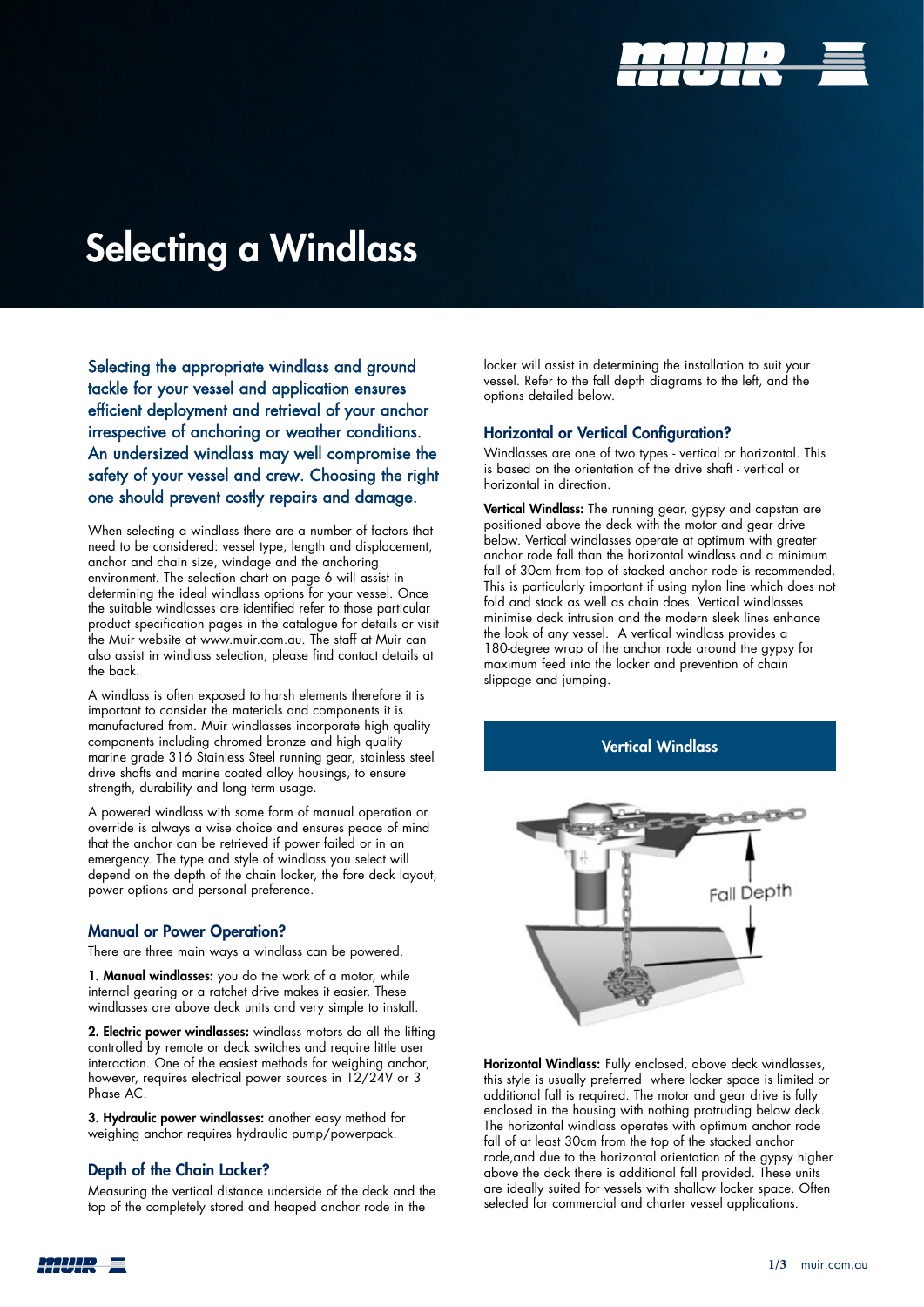

# Horizontal Windlass



### Manual Operation

Consideration should be given to selecting an automatic windlass with the option of Manual Operation. Manual operation is available on various Storm and Compact Models, refer to the model pages for further details.

Manual Override System (MORS): allows for manual retrieval of the anchor rode with the application of a standard sheet winch handle to the clutch cap on vertical models, and an extension handle for Compact models.

Manual Operating System (MOS): allows for manual operation featuring a special gypsy attachment that fits to the top of the gypsy after the capstan or clutch top has been removed.



# Determining the Capacity of the Windlass to suit my requirements

Once you have identified the windlasses that will suit your vessel based on the length and displacement from the table on page 6, you need to determine the lift capacity required for your application and then refer to the detailed information on the appropriate model.



### Work Load (continuous working of the winch)

If a winch works for long periods of time (in contrast to short intervals) then it would typically run at 25% of the maximum workload of the winch.

However, for shorter intervals (typical when weighing anchor) the rating is between 30%-40% of the maximum load of the windlass, and usually involves multiple stages of operation as the vessel is positioned up above the anchor and rode, breaks free from the seabed and is stowed.

At each stage the workload varies. During the breakout of the anchor from the seabed it will be at its maximum load peak. The windlass should not be used to haul the vessel to the anchor, but the vessel should be powered toward the anchor to minimise the load on the windlass.

## Circuit Breaker

To protect the motor and wiring of the electric windlass and to qualify for warranty, a circuit breaker must be installed. An appropriate circuit breaker for the AMPs load should be used, to ensure that when the windlass is at its peak the circuit breaker does not trip. Your Muir office or local representative will supply the recommended circuit breaker to suit the windlass requirements for maximum safety.

### **Security**

To minimise unnecessary load on the windlass and drive gear whilst at anchor, the anchor rode should be secured with a chain stopper or snubber line.